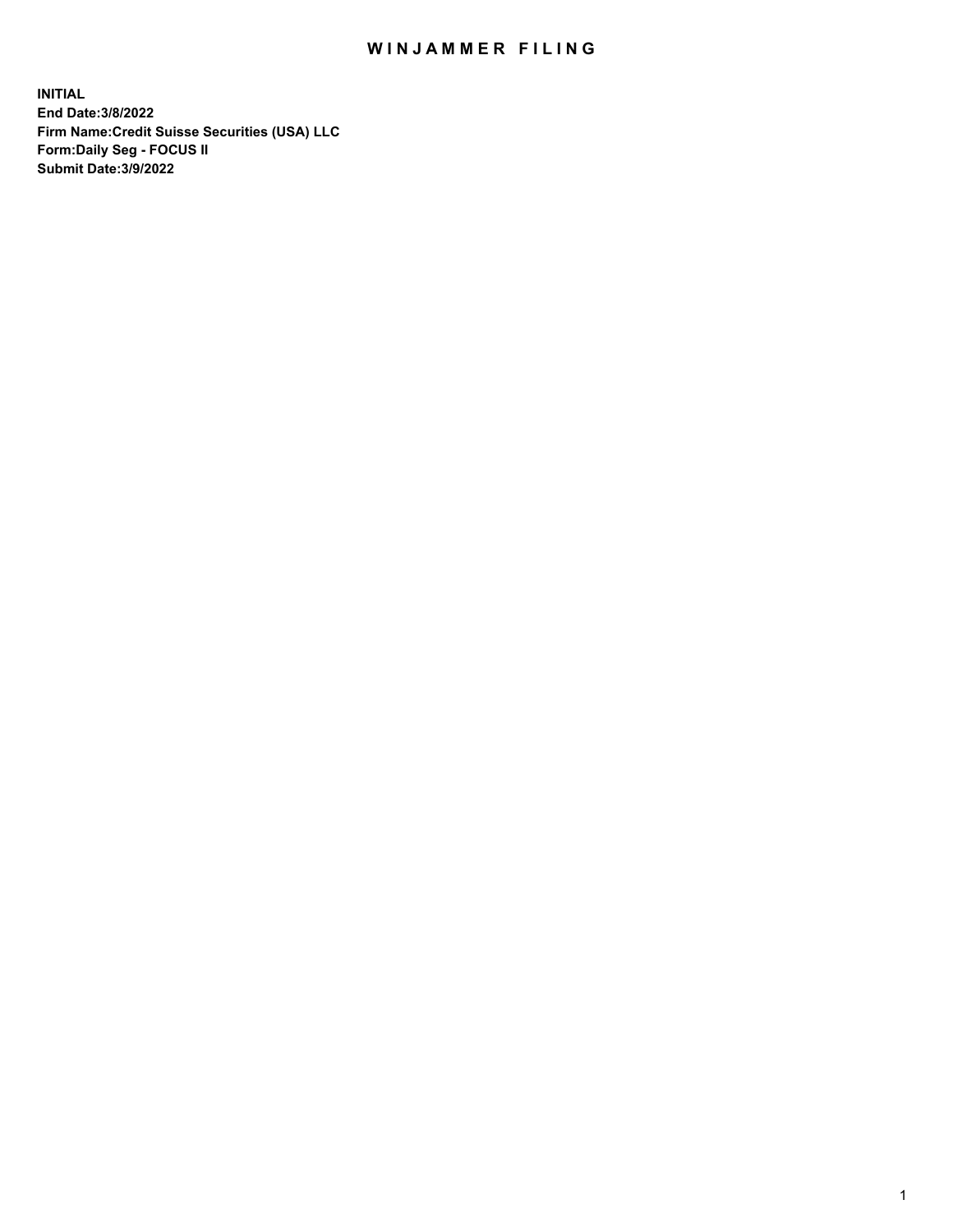**INITIAL** 

### **End Date:3/8/2022 Firm Name:Credit Suisse Securities (USA) LLC Form:Daily Seg - FOCUS II**

## **Submit Date:3/9/2022**

### **Daily Segregation - Cover Page**

| Name of Company                                                                                                                                                                                                                                                                                                                | <b>Credit Suisse Securities (USA)</b><br><b>LLC</b>                |
|--------------------------------------------------------------------------------------------------------------------------------------------------------------------------------------------------------------------------------------------------------------------------------------------------------------------------------|--------------------------------------------------------------------|
| <b>Contact Name</b>                                                                                                                                                                                                                                                                                                            | <b>Alexander Baptiste</b>                                          |
| <b>Contact Phone Number</b>                                                                                                                                                                                                                                                                                                    | 919-994-6223                                                       |
| <b>Contact Email Address</b>                                                                                                                                                                                                                                                                                                   | alexander.baptiste@credit-suiss<br>e.com                           |
| FCM's Customer Segregated Funds Residual Interest Target (choose one):<br>a. Minimum dollar amount: ; or<br>b. Minimum percentage of customer segregated funds required:% ; or<br>c. Dollar amount range between: and; or<br>d. Percentage range of customer segregated funds required between: % and %.                       | $\frac{\frac{0}{5}}{\frac{0}{0}}$<br>0 <sub>0</sub>                |
| FCM's Customer Secured Amount Funds Residual Interest Target (choose one):<br>a. Minimum dollar amount: ; or<br>b. Minimum percentage of customer secured funds required:%; or<br>c. Dollar amount range between: and; or<br>d. Percentage range of customer secured funds required between:% and%.                            | $\frac{\frac{0}{5}}{\frac{0}{0}}$<br>0 <sub>0</sub>                |
| FCM's Cleared Swaps Customer Collateral Residual Interest Target (choose one):<br>a. Minimum dollar amount: ; or<br>b. Minimum percentage of cleared swaps customer collateral required:% ; or<br>c. Dollar amount range between: and; or<br>d. Percentage range of cleared swaps customer collateral required between:% and%. | $\frac{0}{5}$<br>$\underline{0}$ $\underline{0}$<br>0 <sub>0</sub> |

Attach supporting documents CH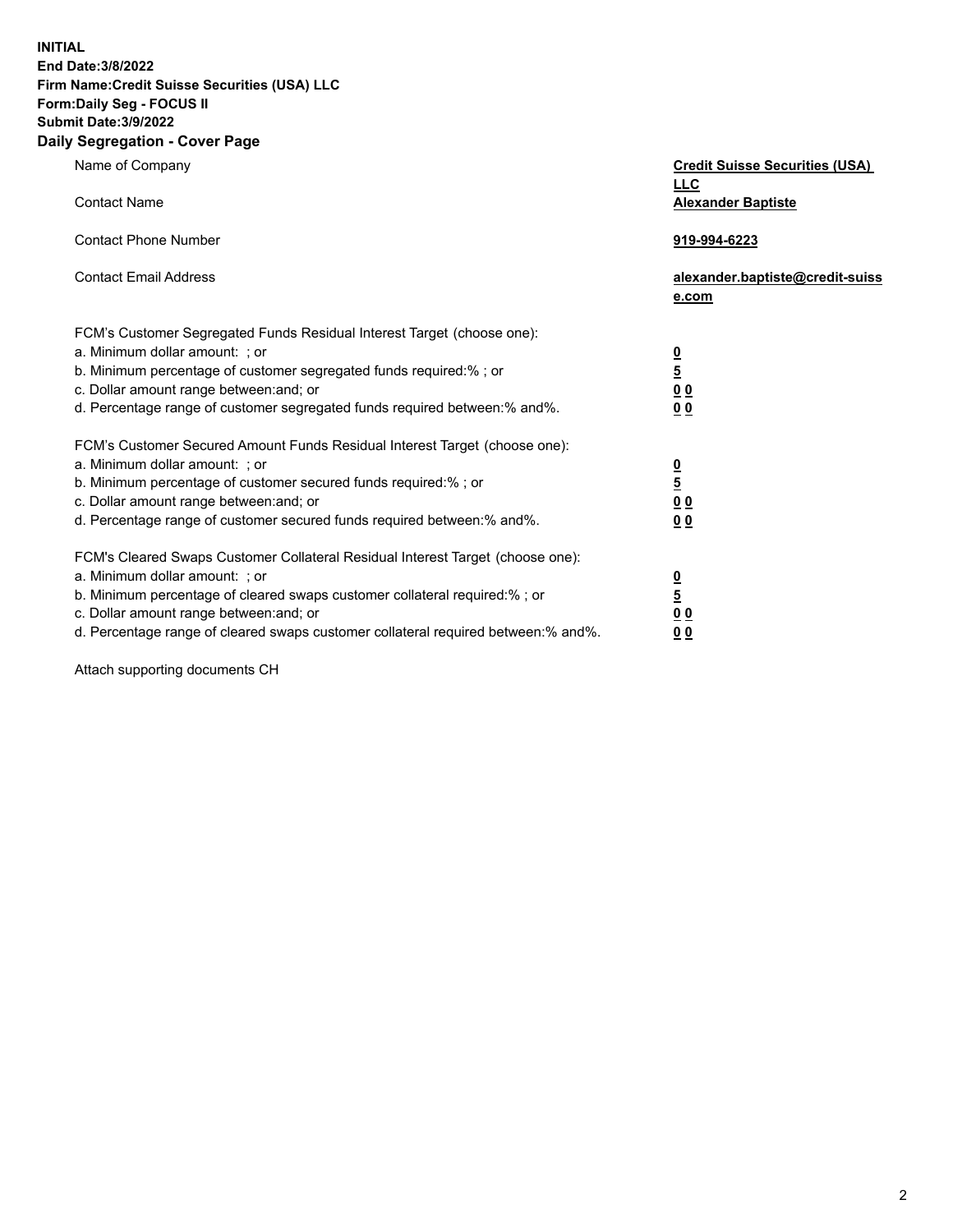**INITIAL End Date:3/8/2022 Firm Name:Credit Suisse Securities (USA) LLC Form:Daily Seg - FOCUS II Submit Date:3/9/2022** 

### **Daily Segregation - Secured Amounts**

|     | Foreign Futures and Foreign Options Secured Amounts                                                        |                                   |
|-----|------------------------------------------------------------------------------------------------------------|-----------------------------------|
|     | Amount required to be set aside pursuant to law, rule or regulation of a foreign                           | $Q$ [7305]                        |
|     | government or a rule of a self-regulatory organization authorized thereunder                               |                                   |
| 1.  | Net ledger balance - Foreign Futures and Foreign Option Trading - All Customers                            |                                   |
|     | A. Cash                                                                                                    | 1,224,875,446 [7315]              |
|     | B. Securities (at market)                                                                                  | 92,669,953 [7317]                 |
| 2.  | Net unrealized profit (loss) in open futures contracts traded on a foreign board of trade                  | $-62,309,959$ [7325]              |
| 3.  | Exchange traded options                                                                                    |                                   |
|     | a. Market value of open option contracts purchased on a foreign board of trade                             | 14,137,860 [7335]                 |
|     | b. Market value of open contracts granted (sold) on a foreign board of trade                               | $-2,011,601$ [7337]               |
| 4.  | Net equity (deficit) (add lines 1. 2. and 3.)                                                              | 1,267,361,699 [7345]              |
| 5.  | Account liquidating to a deficit and account with a debit balances - gross amount                          | 711,025,525 [7351]                |
|     | Less: amount offset by customer owned securities                                                           | -710,758,328 [7352]267,197 [7354] |
| 6.  | Amount required to be set aside as the secured amount - Net Liquidating Equity                             | 1,267,628,896 [7355]              |
|     | Method (add lines 4 and 5)                                                                                 |                                   |
| 7.  | Greater of amount required to be set aside pursuant to foreign jurisdiction (above) or line                | 1,267,628,895 [7360]              |
|     | 6.                                                                                                         |                                   |
|     | FUNDS DEPOSITED IN SEPARATE REGULATION 30.7 ACCOUNTS                                                       |                                   |
| 1.  | Cash in banks                                                                                              |                                   |
|     | A. Banks located in the United States                                                                      | 412,391,997 [7500]                |
|     | B. Other banks qualified under Regulation 30.7                                                             | 439,199,772 [7520]851,591,769     |
|     |                                                                                                            | [7530]                            |
| 2.  | Securities                                                                                                 |                                   |
|     | A. In safekeeping with banks located in the United States                                                  | 92,669,953 [7540]                 |
|     | B. In safekeeping with other banks qualified under Regulation 30.7                                         | 0 [7560]92,669,953 [7570]         |
| 3.  | Equities with registered futures commission merchants                                                      |                                   |
|     | A. Cash                                                                                                    | $0$ [7580]                        |
|     | <b>B.</b> Securities                                                                                       | $0$ [7590]                        |
|     | C. Unrealized gain (loss) on open futures contracts                                                        | $Q$ [7600]                        |
|     | D. Value of long option contracts                                                                          | $0$ [7610]                        |
|     | E. Value of short option contracts                                                                         | 0 [7615]0 [7620]                  |
| 4.  | Amounts held by clearing organizations of foreign boards of trade                                          |                                   |
|     | A. Cash                                                                                                    | $0$ [7640]                        |
|     | <b>B.</b> Securities                                                                                       | $Q$ [7650]                        |
|     | C. Amount due to (from) clearing organization - daily variation                                            | $0$ [7660]                        |
|     | D. Value of long option contracts                                                                          | $0$ [7670]                        |
|     | E. Value of short option contracts                                                                         | 0 [7675]0 [7680]                  |
| 5.  | Amounts held by members of foreign boards of trade                                                         |                                   |
|     | A. Cash                                                                                                    | 1,460,020,929 [7700]              |
|     | <b>B.</b> Securities                                                                                       | $0$ [7710]                        |
|     | C. Unrealized gain (loss) on open futures contracts                                                        | $-148,943,453$ [7720]             |
|     | D. Value of long option contracts                                                                          | 14,137,860 [7730]                 |
|     | E. Value of short option contracts                                                                         | -2,011,601 [7735]1,323,203,735    |
|     |                                                                                                            | $[7740]$                          |
| 6.  | Amounts with other depositories designated by a foreign board of trade                                     | $0$ [7760]                        |
| 7.  | Segregated funds on hand                                                                                   | $0$ [7765]                        |
| 8.  | Total funds in separate section 30.7 accounts                                                              | 2,267,465,457 [7770]              |
| 9.  | Excess (deficiency) Set Aside for Secured Amount (subtract line 7 Secured Statement<br>Page 1 from Line 8) | 999,836,562 [7380]                |
| 10. | Management Target Amount for Excess funds in separate section 30.7 accounts                                | 63,381,445 [7780]                 |
| 11. | Excess (deficiency) funds in separate 30.7 accounts over (under) Management Target                         | 936,455,117 [7785]                |
|     |                                                                                                            |                                   |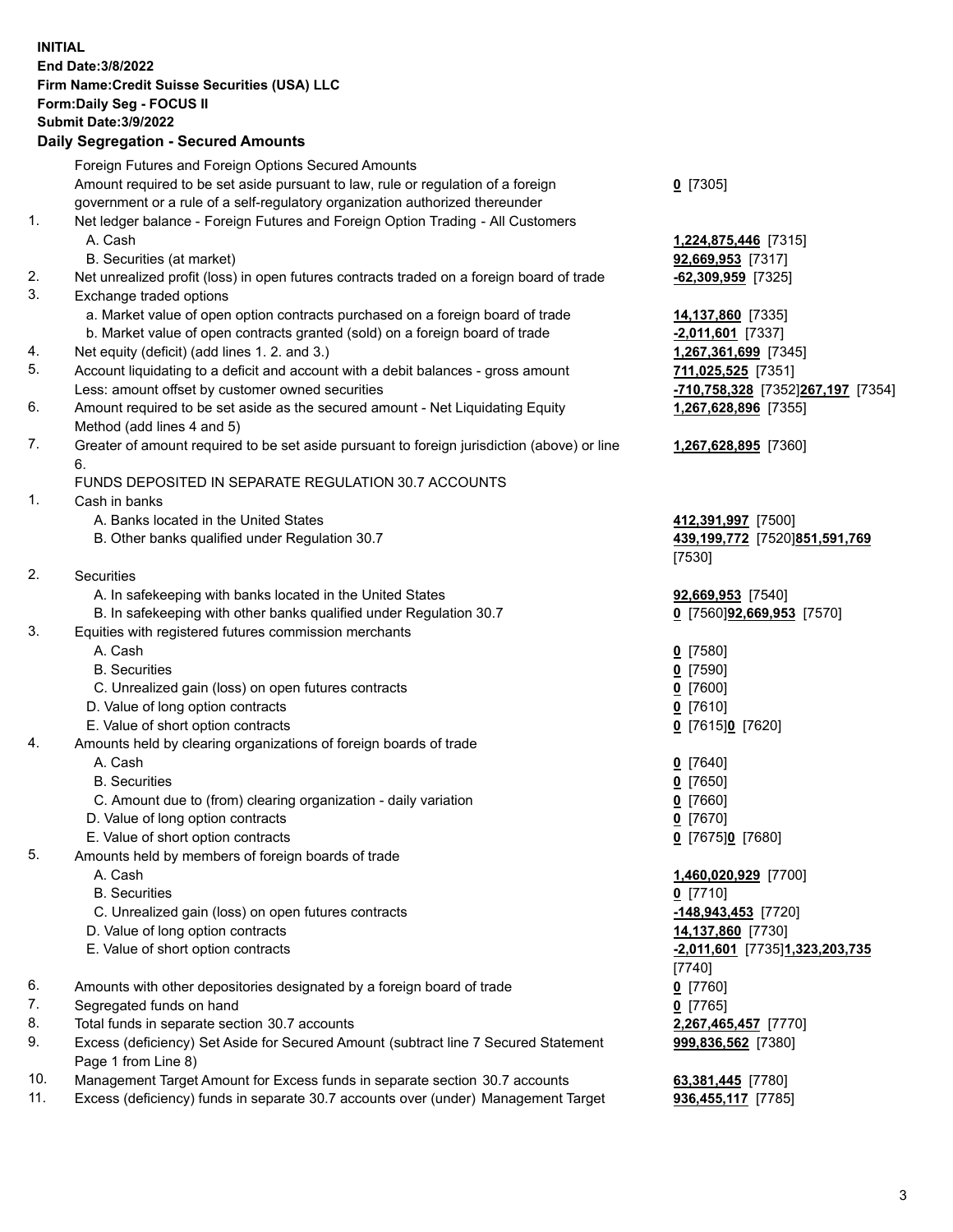15. Management Target Amount for Excess funds in segregation **92,679,820** [7194] **INITIAL End Date:3/8/2022 Firm Name:Credit Suisse Securities (USA) LLC Form:Daily Seg - FOCUS II Submit Date:3/9/2022 Daily Segregation - Segregation Statement**  SEGREGATION REQUIREMENTS(Section 4d(2) of the CEAct) 1. Net ledger balance A. Cash **847,254,543** [7010] B. Securities (at market) **593,044,323** [7020] 2. Net unrealized profit (loss) in open futures contracts traded on a contract market **368,550,871** [7030] 3. Exchange traded options A. Add market value of open option contracts purchased on a contract market **134,434,106** [7032] B. Deduct market value of open option contracts granted (sold) on a contract market **-100,284,932** [7033] 4. Net equity (deficit) (add lines 1, 2 and 3) **1,842,998,911** [7040] 5. Accounts liquidating to a deficit and accounts with debit balances - gross amount **85,174,069** [7045] Less: amount offset by customer securities **-74,576,585** [7047] **10,597,484**  [7050] 6. Amount required to be segregated (add lines 4 and 5) **1,853,596,395** [7060] FUNDS IN SEGREGATED ACCOUNTS 7. Deposited in segregated funds bank accounts A. Cash **474,640,517** [7070] B. Securities representing investments of customers' funds (at market) **0** [7080] C. Securities held for particular customers or option customers in lieu of cash (at **456,201,045** [7090] market) 8. Margins on deposit with derivatives clearing organizations of contract markets A. Cash **919,722,685** [7100] B. Securities representing investments of customers' funds (at market) **0** [7110] C. Securities held for particular customers or option customers in lieu of cash (at **136,843,278** [7120] market) 9. Net settlement from (to) derivatives clearing organizations of contract markets **3,113,034** [7130] 10. Exchange traded options A. Value of open long option contracts **134,434,106** [7132] B. Value of open short option contracts **and the set of our original contracts -100,284,932** [7133] 11. Net equities with other FCMs A. Net liquidating equity **154,221** [7140] B. Securities representing investments of customers' funds (at market) **0** [7160] C. Securities held for particular customers or option customers in lieu of cash (at **0** [7170] market) 12. Segregated funds on hand **0** [7150] 13. Total amount in segregation (add lines 7 through 12) **2,024,823,954** [7180] 14. Excess (deficiency) funds in segregation (subtract line 6 from line 13) **171,227,559** [7190]

 16. Excess (deficiency) funds in segregation over (under) Management Target Amount **78,547,739** [7198] Excess